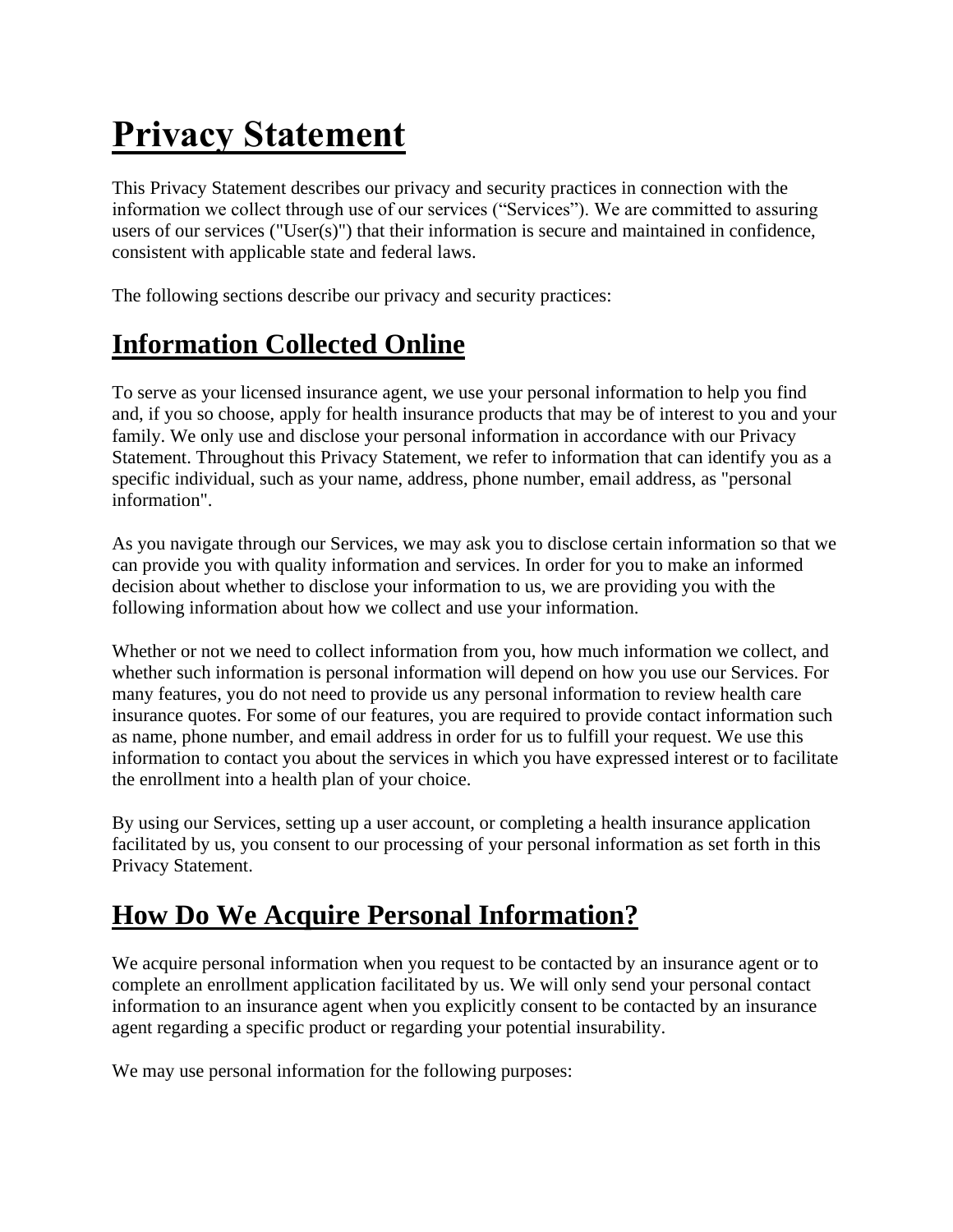- Responding to inquiries or requests from you;
- Delivering web-based products and services to you, such as our instant quote services; and,
- Facilitating health insurance enrollment through our electronic enrollment process

#### **How Do We Acquire and Use Non-Personally Identifiable Information?**

When you use our Services, we may collect certain Non-Personally-Identifiable Information such as demographic information. This data helps us identify the insurance product you are seeking and to provide you with an accurate insurance quote. Because Non-Personally Identifiable Information does not personally identify you, we may use and disclose such information for any purpose permitted by law, including:

- "Cookie" technology: A "cookie" is an element of data that we can send to your browser when you link to our Services. It is not a computer program and has no ability to read data residing on your computer or instruct it to perform any step or function. We store this information in order to track usage patterns. Cookies are totally harmless and do not hurt your computer, nor do they compromise your identity or provide us any other information other than what you, as the potential customer, willingly supply to us.
- IP Address: When you subscribe to an Internet Service Provider (ISP), your computing device is assigned an IP Address. We may track and store this address to help us manage security, monitor usage volume and patterns, and to customize experience and content.

# **How Do We Store Your Personal Information?**

Information provided by Users to us is used only for the sole purpose of completing your request and retained to provide a record of such communications, and to comply with any applicable legal and/or regulatory requirements. All information submitted through the utilization of our Services is stored in our secured database. We do not use this information except to process your request for providing instant quotes, forwarding it to an insurance agent with your explicit consent, or facilitating health insurance enrollment through our electronic enrollment process.

# **How Do We Use Your Information Collected Online**

Consistent with the requirements set forth under certain state and federal laws, we grant access to personal information only to qualified employees, licensed insurance agents as required to provide health insurance products and services, and to facilitate health insurance enrollment, as you choose. All such employees or licensed insurance agents are either subject to this Privacy Statement or privacy policy specific to their entity.

If you complete a health insurance application with us which is processed through our electronic enrollment process, we will disclose your personal information to the insurance company in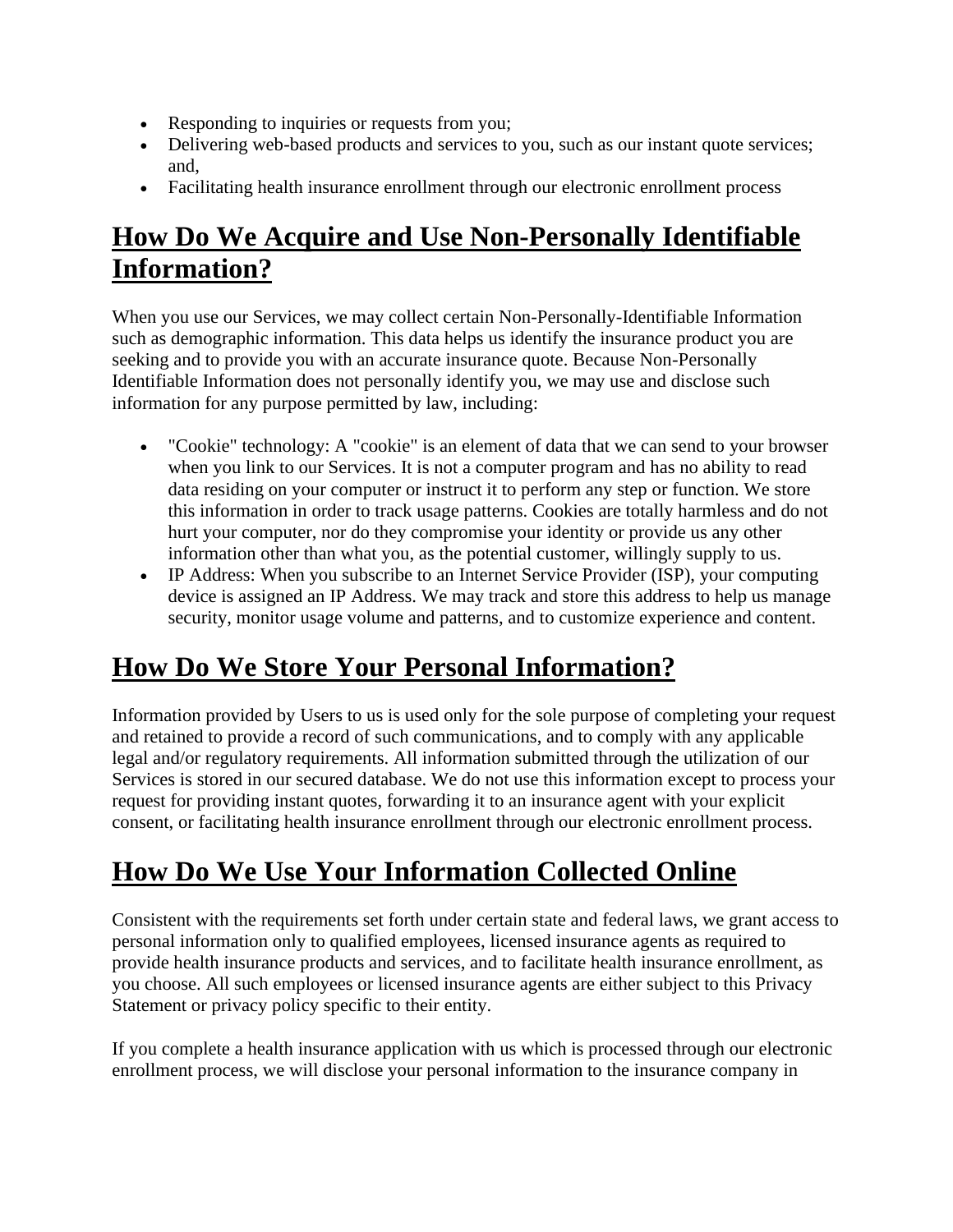order to complete your enrollment application. Certain sensitive information may be required by the insurance company in the health insurance application process.

When you request to be contacted by an insurance agent, you are explicitly granting a consent in allowing us to provide your contact information to a licensed insurance agent. In addition, we may use any information submitted by you through the utilization of our Services to provide improved customer service, to provide relevant health care insurance related information, to provide information regarding general health topics, to provide updates, news, event notices and announcements, to update information we have about you, and to monitor the effectiveness of our online services.

If you receive e-mail updates, news, announcements and/or special notices from us, we use the name, demographic, e-mail and other contact information you supply to provide those updates, news, announcements and notices. You may remove yourself from these mailings at any time by following the removal instructions included in all such messages. Your e-mail address and other contact information will be used only for such related mailings and will not be given, sold or rented to any other party for any other use without your prior approval.

## **How Do We Protect Your Information?**

The security, integrity, and confidentiality of your information are extremely important to us. We use commercially available computer security technology selected and implemented to provide adherence to the security and privacy policies described in this policy. We have implemented technical, administrative and physical security measures that are designed to protect your information from unauthorized access, disclosure, use and modification. We regularly review our security practices to consider appropriate new technology and methods. We also periodically subject our Services to simulated intrusion tests and have developed comprehensive disaster recovery plans. However, please be aware that despite our best efforts, there is always some risk in sending information over the Internet.

## **Will We Contact You if You Are on the National Do Not Call Registry?**

We do not contact individuals that are not interested in receiving information from us or have not provided us consent to be contacted. When you fill out our "Contact Me" request form or set up a user account, you are explicitly opting in and consenting to receive information and, as such, are waiving any right (including claims under the Telemarketing Sales Rule) extending in perpetuity to claim that we contacted you without your express consent. At any time we will immediately honor any request to be placed on our internal "do not contact" list.